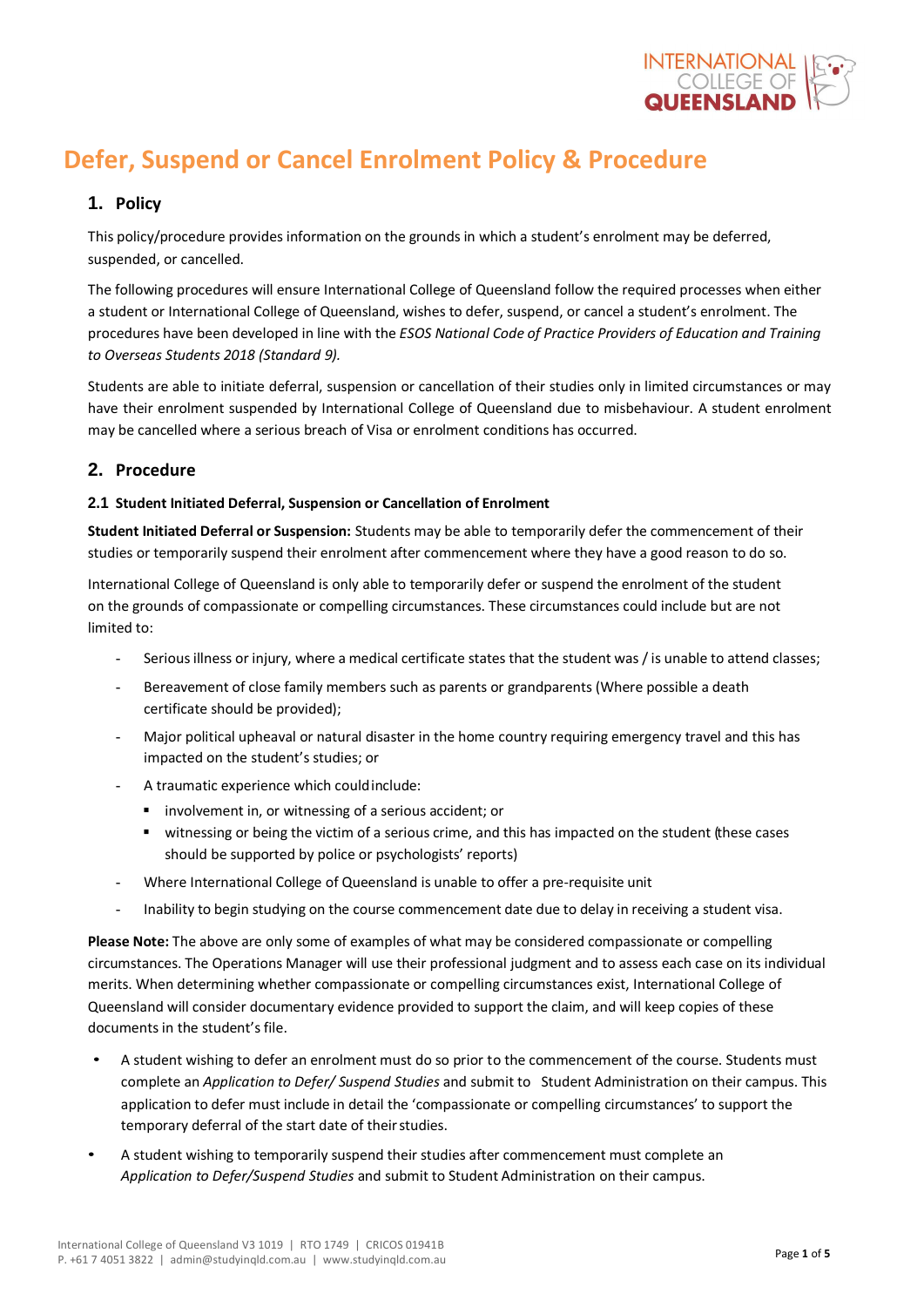

This application for suspension of study must include (in detail) the 'compassionate or compelling circumstances' to support the temporary suspension of studies.

• Once a valid *Application to Defer/Suspend Studies* has been accepted, the local Student Administration will notify the Operations Manager.

The Operations Manager will:

- Review all applications for deferral or suspension and determine if the application for deferral or suspensions is to be granted or rejected.
- Notify the Admin Officer of the application outcome.

The Admin Officer will then:

- Ensure the student is informed in writing of the outcome of their application for deferral or suspension using the *Letter of Notification*. For International student, this *Letter of Notification* will also inform the student that the deferment or suspension may affect their student visa and they are advised to contact Department of Home Affairs: Immigration (DoHA) in relation to the status of their student visa.
- In the case of a student application being rejected the written notification to the student will also be informed of their ability to access the complaints and appeals policy and procedure if they wish to appeal the decision.
- Maintain all documentation in relation to the deferral or suspension application on the studentsfile
- For International students, notify Department of Education via PRISMS of the decision to defer or suspend a student enrolment as a result of the student's request.

Where a temporary deferment or suspension of enrolment is granted, International College of Queensland will place the enrolment 'on hold' for an agreed period of time - to a maximum of 6 months. If the deferral or suspension is required for longer than 6 months the student shall be advised to cancel their enrolment and re-apply at a later date.

**Student Initiated Cancellation:** A student may cancel their enrolment where they have decided to discontinue studying with International College of Queensland, providing the student has met the length of study requirements OR their request for release has been approved. The Student must have paid in full the current semester's tuition fees for the student's application for cancellation or release be approved.

*Please note:* Students wishing to transfer their enrolment prior to completing 6 months of study in their principal course must provide a letter of offer from an alternative provider. Transfers less than 6 months into the student's principal course are generally not approved. Further information can be gained from the *Student Transfer Policy and Procedure*.

- Students wishing to cancel their enrolment must complete a *Withdrawal Application Form* and submit to the Student Administration Department.
- The Admin Officer will:
	- Maintain all application documentation for the cancellation of enrolment on the studentsfile
	- For International students, notify Department of Education via PRISMS if an international student of the decision to cancel the enrolment as a result of the student's request.
	- Will ensure the student is informed in writing of the outcome of their application for cancellation. This written notification will also inform international students that the deferment or suspension may affect their student visa and they are advised to contact Department of Immigration and Border Protection (DIBP) in relation to the status of their student visa.

Students will be required to refer to their written agreement and the *International College of Queensland Refunds Policy* and *International College of Queensland Terms and Conditions of Acceptance* for details of refund arrangements in place where an enrolment is cancelled.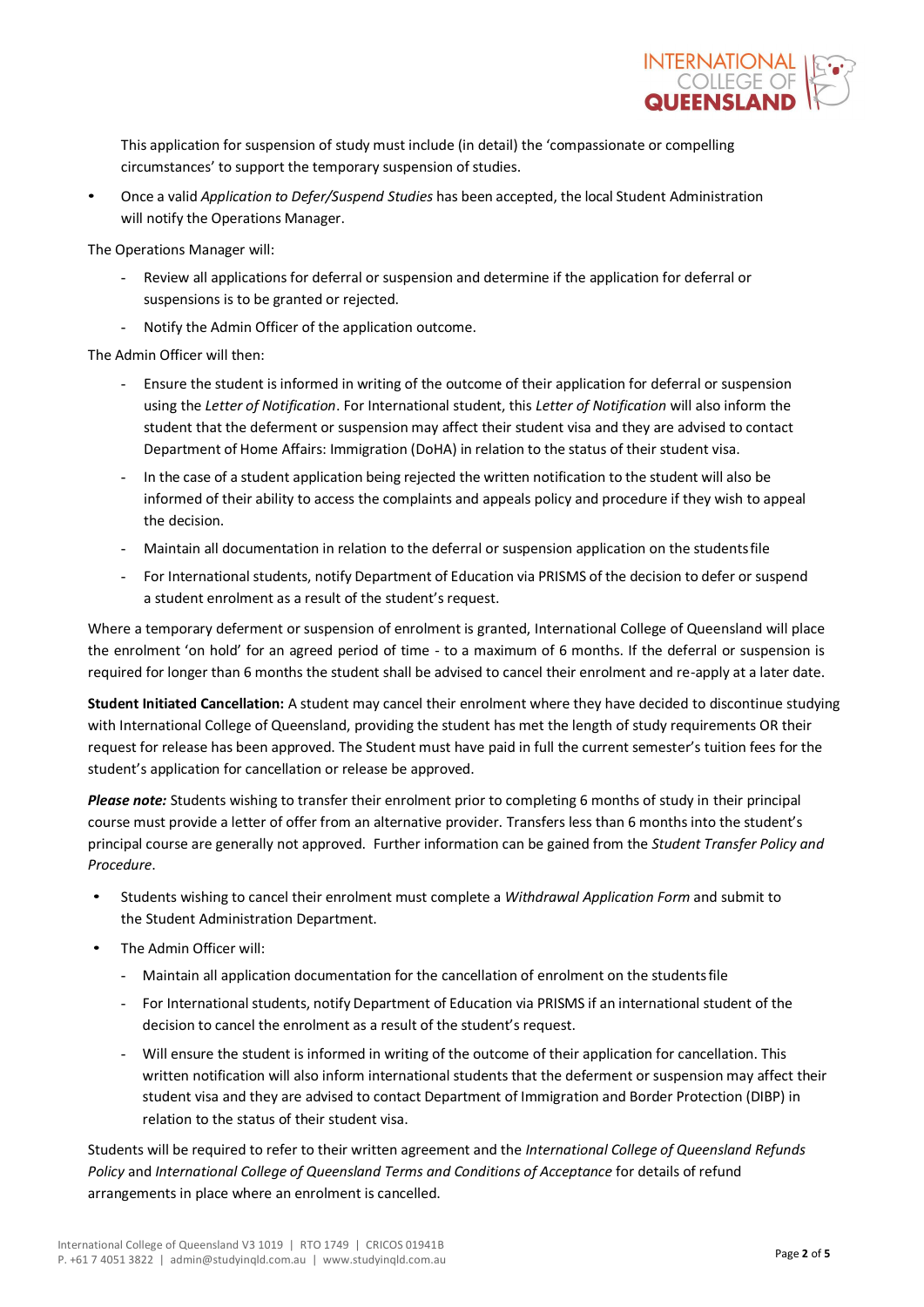

#### **2.2 Provider Initiated Deferral, Suspension or Cancellation of Enrolment**

**Provider Initiated Deferral:** International College of Queensland may defer an enrolment where the course is not being offered at the proposed date, site, or any other reason International College of Queensland deems necessary to cancel the course. In such cases a refund shall be processed as required or alternative courses offered. Please see *Provider Default* within the *International College of Queensland Refund Policy and Procedure*.

**Provider Initiated Suspension or Cancellation:** International College of Queensland may suspend or cancel a student enrolment where a student has not paid fees as documented in their written agreement or has behaved in a manner that is not appropriate for an education setting. Such actions may include but are not limited to acts of discrimination, sexual harassment, vilification or bullying, as well as acts of cheating or plagiarism. Such acts of misbehaviour will be classified into one of two categories – Academic Misconduct or General Misconduct.

Where the Academic or General Misconduct is considered severe enough, International College of Queensland has the right to cancel the student enrolment.

#### **Academic Misconduct**

The following gives an indication to the types of behaviour that constitute Academic Misconduct within the International College of Queensland and includes assessment breaches such as:

- Students must not copy or paraphrase any document, audio-visual material, computer-based material or artistic piece from another source except in accordance with the conventions of the field ofstudy
- Students must not use another person's concepts, results or conclusions and pass them off as their own
- In cases where the assessment task is intended to be individual work not group work, students must not prepare an assignment collaboratively and then submit work that is substantially the same as another student's assessment.
- Students must not ask another person to produce an assessable item for them.

#### **General Misconduct**

General misconduct is where a student has acted in a manner that is not appropriate for an education setting.

The following examples indicate the kinds of behaviour which constitute student misconduct. They are for illustrative purposes and are not intended to be exhaustive. Examples of General Misconduct may include where a student has:

- Non-payment of fees as documented in the student's written agreement;
- Contravenes any rules or acts;
- Prejudices the good name or reputation of International College of Queensland;
- Prejudices the good order and governance of International College of Queensland or interferes with the freedom of other people to pursue their studies, carry out their functions or participate in the life of International College of Queensland;
- Fails to comply with conditions agreed in the contract;
- Willfully disobeys or disregards any lawful order or direction International College of Queensland personnel;
- Refuses to identify him or herself when lawfully asked to do so by an officer of International College of Queensland;
- Fails to comply with any penalty imposed for breach of discipline;
- Misbehaves in a class, meeting or other activity under the control or supervision of the International College of Queensland, or on International College of Queensland premises or other premises to which the student has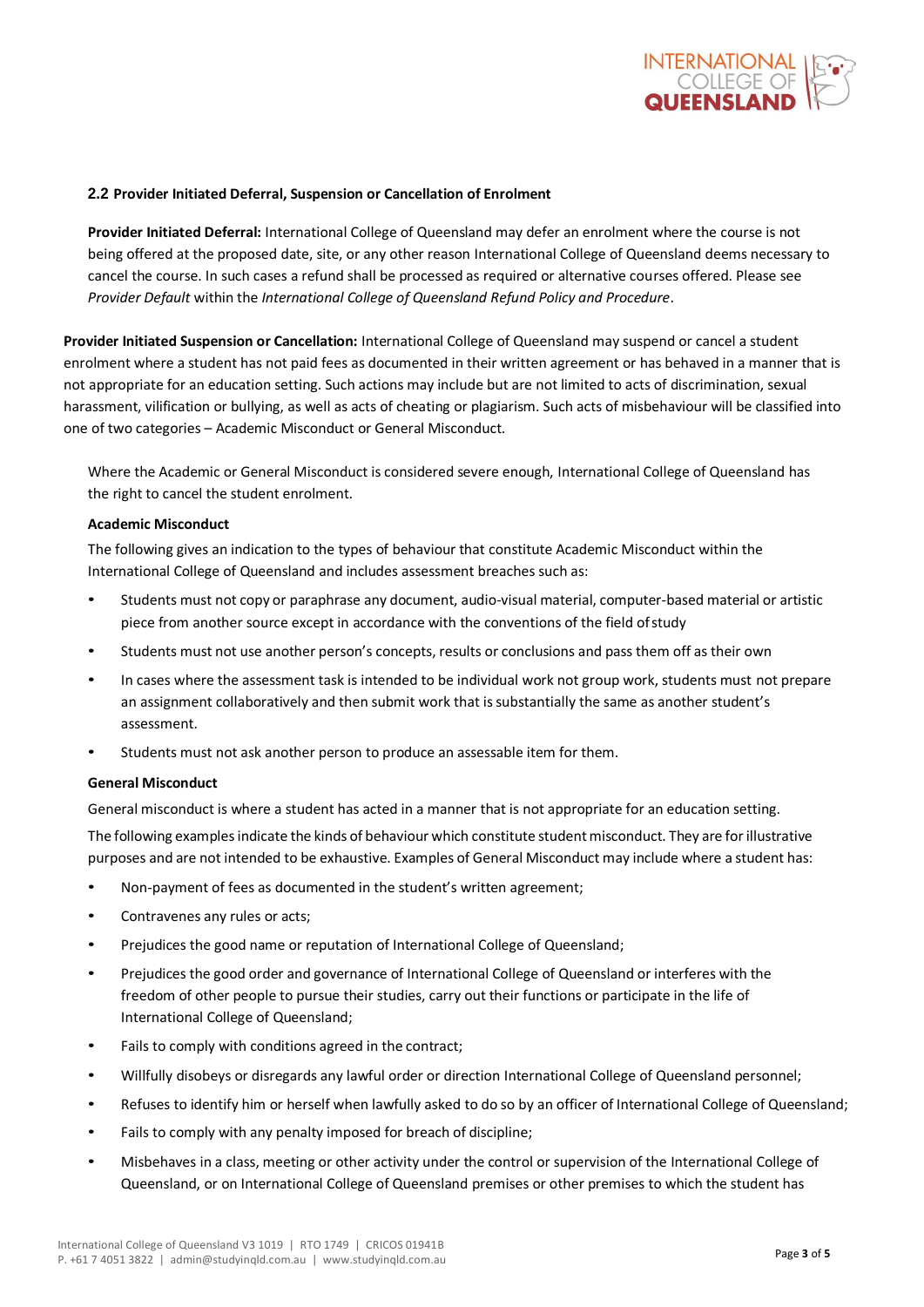

access as a student of the International College of Queensland;

- Obstructs any member of staff in the performance of their duties;
- Acts dishonestly in relation to admission to the International College of Queensland;
- Knowingly makes any false or misleading representation about things that concern the student as a student of the International College of Queensland or breaches any of International College of Queensland rules;
- Alters any documents or records;
- Harasses or intimidates another student, a member of staff, a visitor to the International College of Queensland, or any other person while the student is engaged in study or other activity at International College of Queensland, because of race, ethnic or national origin, sex, marital status, sexual preference, disability, age, political conviction, religious belief or for any other reason;
- Breaches any confidence of the International College of Queensland;
- Misuses any facility in a manner which is illegal, or which is or will be detrimental to the rights or property of others. This includes the misuse, in any way, of any computing or communications equipment or capacity to which the student has access at or away from International College of Queensland premises while acting as an the International College of Queensland student, in a manner which is illegal or which is or will be detrimental to the rights or property of others;
- Steals, destroys or damages a facility or property of International College of Queensland or for which International College of Queensland is responsible;or
- Is guilty of any improper conduct.

Where a student has been identified of Academic or General Misconduct, the Operations Manager shall be informed and will make a decision on the penalty and the severity of the penalty. The Operations Manager may take into account the type of misconduct that has occurred and the level of misconduct that occurred when deciding penalties.

The penalties the International College of Queensland may impose include:

- Non-payment of fees may result in suspension of studies until such time as the remaining fees are paid or cancel the enrolment where it has been determined the collection of fees will not be possible.
- Academic Misconduct could include a warning, repeating an assessment task, deemed NYC in the unit of competency , or suspension or cancellation of enrolment
- General Misconduct may result in a warning, a charge for any costs that may have caused, request for formal apology if the action affected a third party, or suspension or cancellation ofenrolment

Where a student has been identified with Academic or General Misconduct, International College of Queensland shall ensure the following:

- Students must be treated fairly, with dignity and with due regard to their privacy
- Students are to be regarded asinnocent of the alleged misconduct until they have either admitted to it or been found by proper inquiry by the Operations Manager to have so behaved.
- Past misconduct is not evidence that a student has behaved in the same manner again.
- Each case is dealt with on its own merits and according to its own circumstances with the provision that the first instance of misconduct will be penalised more leniently than subsequent instances of misconduct.

Where a decision is made to suspend or cancel a student enrolment, the Operations manager will notify the Admin Officer to inform the student in writing using the *Letter of Student Misconduct (Suspension or Cancellation)* of the following:

• The intention to suspend or cancel the student enrolment.